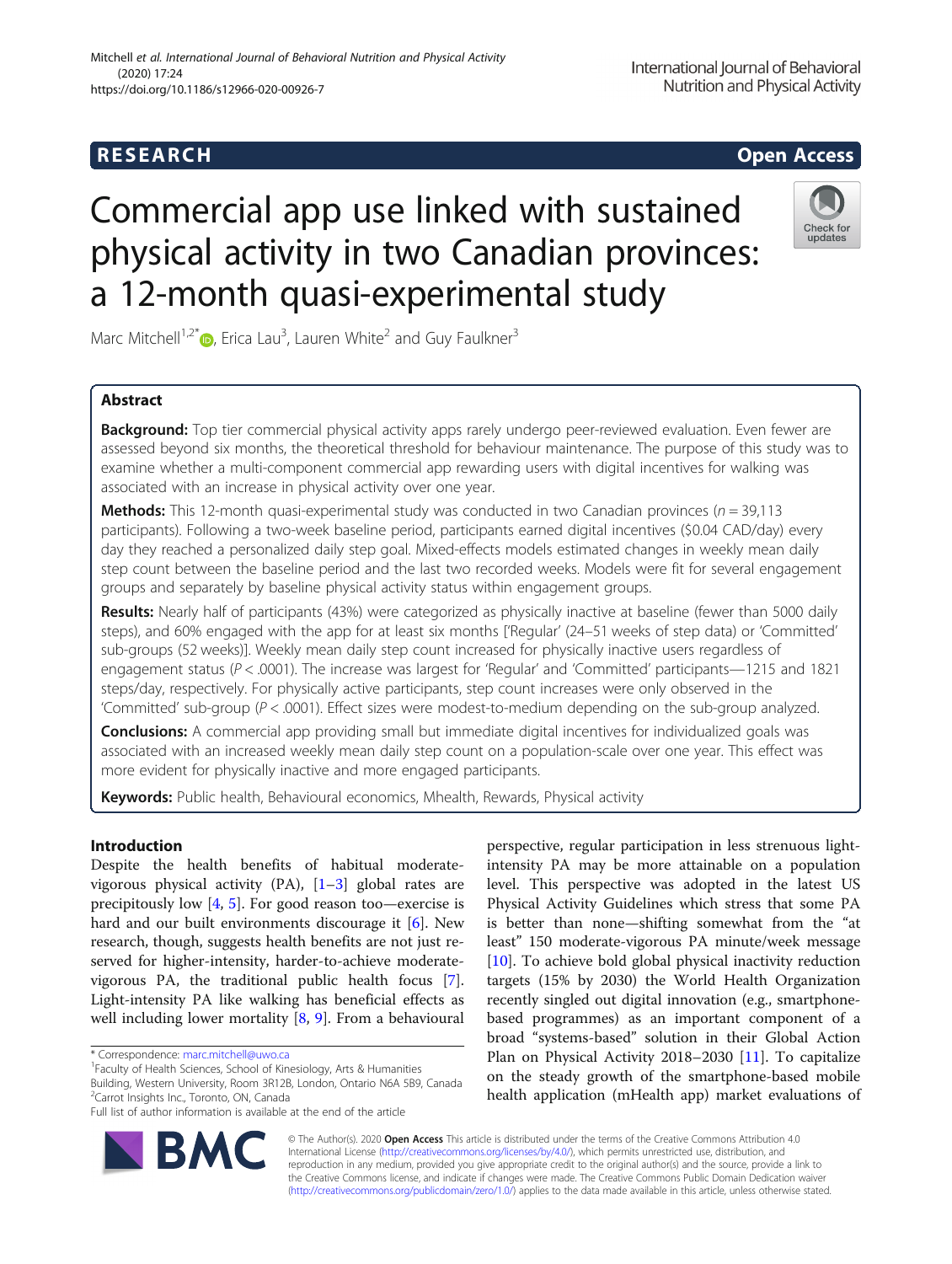<span id="page-1-0"></span>commercial apps that promote any intensity PA are needed [[12\]](#page-8-0).

This year more than 2.5 billion people worldwide own a smartphone [\[13\]](#page-8-0). The number of mHealth apps published in the major app stores continues to rise with 325, 000 published in 2017, up 34% from the previous year [[14\]](#page-8-0). This increase in part reflects evolving smartphone capabilities (e.g., built-in accelerometers, geo-location). Access to built-in accelerometer data in particular [[15](#page-8-0)] has transformed PA promotion. For the first time, the majority of adults (approaching 90%) in the US and Canada, for example, carry a PA monitoring device (i.e. a smartphone accelerometer) most of the time [\[13\]](#page-8-0). This presents an unprecedented opportunity to deliver more precise public health interventions and bridge well-worn PA divides (e.g., gender PA gaps) [\[16\]](#page-8-0) using instantaneous PA data to set and adjust realistic PA goals, provide immediate feedback, link users with friends to support long-term change, and so on. Not surprisingly, PA apps make up the bulk of all mHealth apps (30%, or roughly 100,000 apps) [\[17](#page-8-0)]. Unfortunately, low PA app engagement leading to small effects and little sustainability have been industry hallmarks [[17](#page-8-0)–[19](#page-8-0)].

A 2016 systematic review [\[18\]](#page-8-0) and a 2019 meta-analysis [[20](#page-8-0)] of studies using apps to improve PA found that few stand-alone app interventions reported positive effects. Another recent meta-analysis [[21](#page-8-0)] and systematic review [[19](#page-8-0)] on the other hand found that app-based interventions increased PA. The still limited number of RCTs in this area ( $n < 10$ ), due in part to the rapid pace of app develop-ment and rollout, may help explain the discrepancies [[19](#page-8-0), [20](#page-8-0)]. To enhance our understanding of this rapidly evolving field non-RCT alternatives (e.g., quasi-experimental designs) are needed [[19](#page-8-0), [22,](#page-8-0) [23](#page-8-0)]. Longitudinal designs in particular are warranted given the majority of studies do not exceed three months [\[19](#page-8-0)–[21](#page-8-0)] even though sustained PA is needed to attain many of the purported health benefits [[1\]](#page-7-0). Rigorous quasi-experimental evaluations of top tier commercial apps (i.e. the top 2% of all apps reporting more than 500,000 Monthly Active Users, MAUs—at least one app view per month) [[14\]](#page-8-0) may provide especially valuable insight in a promising field where attrition is unfortunately the norm. Among the 15 studies included in the Petersen et al. (2019) review of PA apps only five examined commercially available ones (e.g., Fitbit, 'Zombie, Run!'). Other studies have examined the Pokémon Go! [[24](#page-8-0)] and Sweatcoin [\[25](#page-8-0)] apps, though important limitations preclude strong conclusions (e.g., unrepresentative samples).

The Carrot Rewards app, created by a private company with support from the Public Health Agency of Canada, [[26\]](#page-8-0) presents a unique opportunity to explore the longterm effectiveness of a top tier commercial app. Carrot Rewards was a popular Canadian app (i.e. 1.3+ million

downloads, 500,000+ MAUs as of May 2019) leveraging gamification elements [[27](#page-8-0)] and concepts from behavioural economics [\[28\]](#page-8-0) and self-determination theory [[29](#page-8-0)] to reward users with digital incentives (i.e. loyalty points redeemable for consumer goods like movies or groceries) for engaging in healthy behaviours such as walking. The multi-component Carrot Rewards "Steps" walking program (which included goal setting, biofeedback, daily/weekly incentives, etc.; Fig. 1) provided very small incentives for individualized daily step goal achievements. A three-month "Steps" evaluation was published in 2018 [\[30](#page-8-0)]. In this quasi-experimental study of users living in two Canadian provinces, Mitchell et al. (2018) found average daily step count increased by 5% between baseline and the three-month assessment (115.70 steps;  $P < .001$ ). A more pronounced 32% increase was

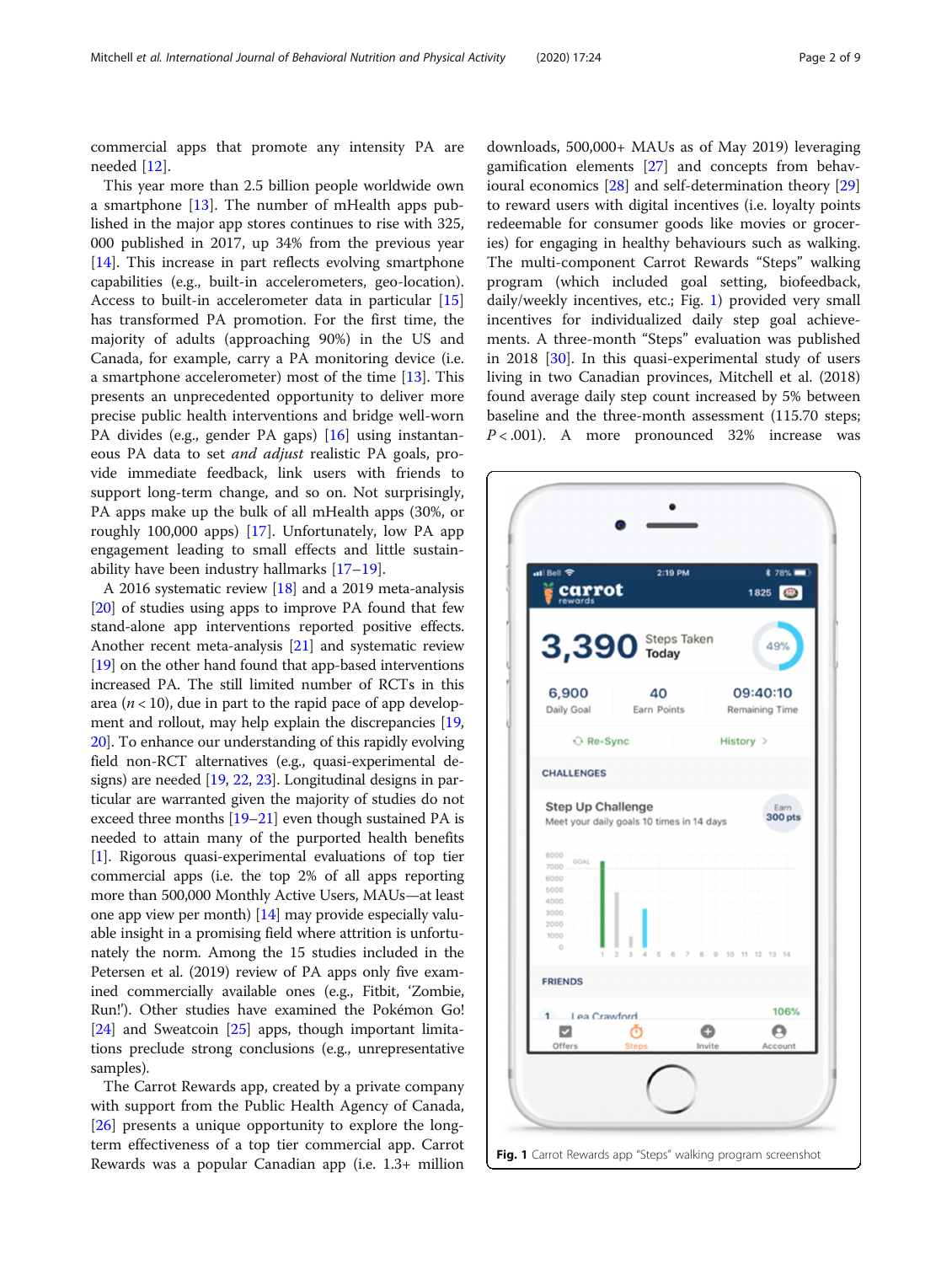observed among highly engaged, physically inactive users (1224.66 steps;  $P < .001$ ). As is commonly reported [[18](#page-8-0), [19\]](#page-8-0) behavioural decay was noted in the later part of the three-month evaluation.

Since the effectiveness of PA apps have been shown to wane over time, the primary objective of this study is to examine the impact of the Carrot Rewards app over a longer 12-month period. Longitudinal designs such as this are especially important in a Canadian context, and for other countries, where inclement weather can dampen PA behaviours. Determining whether PA changes are moderated by app engagement is an important secondary objective.

#### Methods

# Study design, setting and participants

A 12-month quasi-experimental (pre/post single group) study design was used. The free Carrot Rewards app was made available to British Columbia (BC) and Newfoundland and Labrador (NL) residents on the Apple iTunes and Google Play app stores on March 3 and June 13, 2016, respectively. Only users enabling the "Steps" walking program (i.e. allowing the app to access their step data) during the June 13 to July 10, 2016 recruitment period were included in the study. Additional background information, including recruitment details and theoretical underpinnings are published elsewhere [\[30](#page-8-0)]. Carrot Rewards was discontinued in June 2019 due to a lack of funding [[31\]](#page-8-0). The Strengthening the reporting of observational studies in epidemiology (STROBE) statement checklist for cohort studies is provided (Additional file [1\)](#page-7-0). The University of British Columbia Behavioural Research Ethics Board approved this study (H17–02814).

# Intervention: "Steps" walking program

Once enrolled in the walking program users were instructed to "wear" their smartphone or Fitbit™ as much as possible during the two-week baseline period. After the baseline period, users could begin to earn incentives for reaching individualized daily step goals (Fig. [1](#page-1-0)). To set users' first personalized daily step goal, 1000 steps was added to their baseline daily step count average. The incentives for daily achievements were worth \$0.04 CAD in loyalty points. After roughly four weeks of earning daily rewards users could then begin to earn a \$0.40 CAD bonus for reaching their daily goal 10 or more times in a 14-day period, called a "Step Up Challenge" (Fig. [1](#page-1-0)). For users who successfully completed a "Step Up Challenge" a new higher daily step goal was provided. For unsuccessful users, the previous goal persisted. Over the course of the 12-month evaluation, participants could earn a maximum of \$25.00 CAD in points. Like with many apps the intervention evolved over time (Table 1). For more app design detail, completed Mobile App Rating Scale (MARS self-score 4.23/ 5; for understanding app quality, aesthetics and functional appeal) [\[32](#page-8-0)] and App Behavior Change Scale (ABACUS self-score 4.5/5; for measuring potential to change behaviour) [[12](#page-8-0)] are provided (Additional files [2](#page-7-0) and [3\)](#page-7-0).

#### Outcome measure

The primary outcome was mean daily step count as measured by either built-in smartphone accelerometers or Fitbit trackers (i.e. iPhone 5S or higher [26.21% of users], Android devices [42.78%]), Fitbit<sup>TM</sup> devices [4.43%], Unknown device [26.59%]). In recent validation studies, the iPhone step counting feature (version 6 or newer), as well as those for Android smartphones (e.g., HTC) and Fitbit trackers (e.g., wrist-worn Flex) were accurate in laboratory and field conditions [\[33](#page-8-0)–[35\]](#page-8-0). While wrist-worn activity trackers may record more daily steps than smartphone-based accelerometers (e.g., given wear time differences), given the small proportion of participants using Fitbit we decided not to examine effects by device.

# Co-variates

The majority of demographic variables used to describe the study sample were self-reported (e.g., age, gender). Median personal income was inferred by linking user

Table 1 Carrot Rewards "Steps" walking program timeline and evolution

| Date               | Milestone                    | Description                                                                                                       |
|--------------------|------------------------------|-------------------------------------------------------------------------------------------------------------------|
| June 13, 2016      | "Steps" Program Launches     | "Steps" launches in British Columbia and Newfoundland & Labrador                                                  |
| July 8, 2016       | First Goal Modified          | 1000 step increase initially added to baseline mean to set daily goal is removed                                  |
| July 28, 2016      | "Step Up Challenge" Launches | Users earn bonus reward for achieving 10 or more daily goals in 14 days                                           |
| September 20, 2016 | FitBit Integration           | Users given option of tracking steps with any FitBit device                                                       |
| October, 2016      | Mid-Week Bonuses             | For the month of October users earn 2, 5, or 10 times the points for reaching daily<br>goals on Wednesdays        |
| February 9, 2017   | 'Smart Goals'                | Adaptive goal setting introduced where users' goals re-calculated every 2-4 weeks<br>using data from last 30 days |
| July 9, 2017       | Evaluation Period Ends       | 12-month evaluation period concludes                                                                              |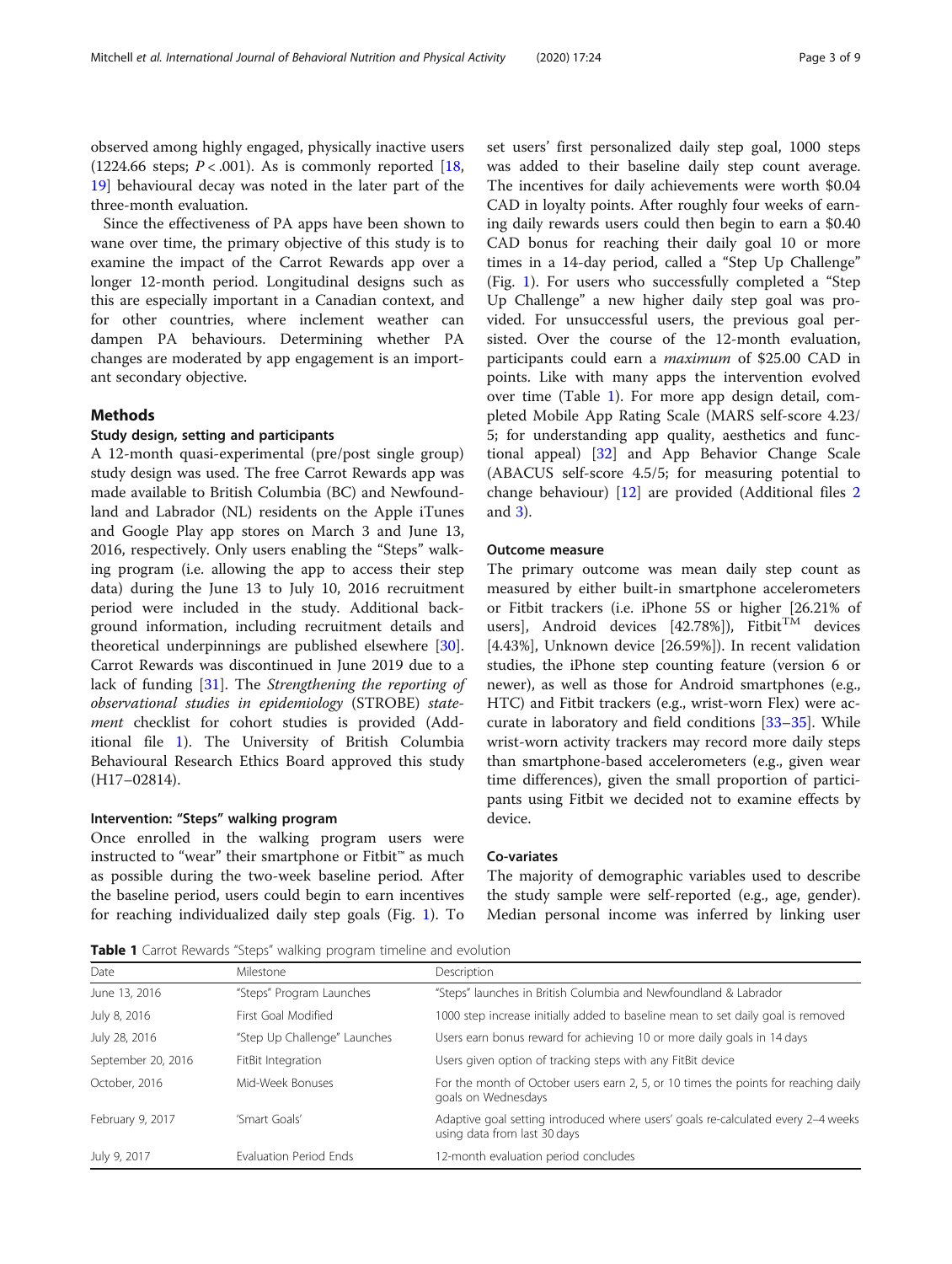postal codes with census data (i.e. 2011 National Household Survey) at the Local Health Area level (89 LHAs) in British Columbia and Regional Health Authority level (four Regional Health Authorities) in Newfoundland & Labrador. Baseline daily step count set date was included as a co-variate in our analyses as well to adjust for potential seasonal effects.

#### Analyses

Statistical analysis was performed using R 3.3.0 .68 Mavericks build (7202). Two sets of analyses were used to estimate changes in mean daily step count over the intervention period. In our primary analysis, and similar to our first 12-week examination of "Steps", we estimated changes in mean daily step count between baseline and the last two recorded weeks. We included participants who had valid baseline data (four or more days with step counts in acceptable range, between 1000 and 40,000, during the 14-day baseline period) and at least one other valid week (at least four valid days in a week) between study week 1 and 52 (88% of those enrolling in "Steps" during recruitment period; 39,113/44373) in the analysis. We did not remove any cases or perform imputation to account for missing data since these approaches did not influence results in our 12-week analyses [\[30](#page-8-0)]. Time was coded as a three-level categorical variable (baseline = 0, second last recorded week = 1, and last recorded week = 2). Mixed-effects models were used to examine whether there were significant changes in mean daily step counts between baseline and the last two recorded weeks. A full model was fit that included time (with baseline as one of the three levels), demographics, and baseline set date as fixed effects along with participant as a random effect. A post hoc contrast was then estimated for the difference between the average of the last two recorded weekly average daily step count and baseline. A reduced model was also fit that included time and the baseline set date as the fixed effects.

In our secondary analysis, we estimated the longitudinal change in weekly record of mean daily step count across all 52 weeks. The purpose of this analysis was to illustrate how changes in weekly average daily step count varied across one year. The outcome variable was weekly mean recorded daily step count. Time was coded as a categorical variable (baseline = 0, week  $1 = 1$ , ..., week  $52 = 52$ ) to allow for the non-linear trajectory of daily step count. A mixed-effects model was used to examine on average the overall magnitudes of change across weeks. We fit a full model that included time with demographic variables, baseline set date, and baseline daily step count as fixed-effect co-variates and participant as a random effect.

As results from our 12-week analyses indicated that engagement and PA status had significant moderating effects on changes in weekly mean daily step counts over time, we fit all models separately for several engagement groups and then separately for physically active and physically inactive participants within each engagement group. Four engagement groups were formed based on number of weeks with four or more days of valid step count data: 'Limited' users: 1–11 weeks, 'Occasional' users: 12–23 weeks, 'Regular' users: 24–51 weeks and 'Committed' users: 52 weeks. An app view would trigger daily step count data retrieval for the previous four weeks. Two PA status categories were formed as defined by Tudor-Locke et al.  $[36]$  $[36]$ : physically inactive users = baseline mean steps per day less than 5000; physically active users = baseline mean steps per day 5000 or more. Cohen's f2 for local effect sizes of weekly mean daily step counts within the mixed-effects models were calculated, with  $f^2 \ge 0.02$ ,  $f^2 \ge 0.15$ , and  $f^2 \ge 0.35$  representing small, medium, and large effect sizes, respectively [48]. Statistical significance of fixed effects was assessed using Wald statistics. Statistical significance levels were set at  $P < 0.05$ .

# Results

# Baseline characteristics

Of the 39,113 participants, the mean age was  $33.7 \pm 11.6$ years and 66.0% (25,809/39,113) were female (Table 2).

**Table 2** Baseline characteristics of study participants by engagement group, and Canadians in general

|                                                          | Limited $(< 12$<br>weeks) | Occasional (12-23<br>weeks) | Regular (24-51<br>weeks) | Committed (52<br>weeks) | Total            | Canadian<br>Population |  |  |
|----------------------------------------------------------|---------------------------|-----------------------------|--------------------------|-------------------------|------------------|------------------------|--|--|
| Sample size                                              | 8349                      | 7259                        | 15,557                   | 7948                    | 39,113           | 35,151,728             |  |  |
| Age, years (mean, SD)                                    | 33.2 (11.9)               | 33.0 (11.4)                 | 33.7 (11.4)              | 35.0 (11.6)             | 33.7 (11.6)      | 40.6 (median)          |  |  |
| Gender, (% female)                                       | 65.8                      | 66.8                        | 67.2                     | 63.1                    | 66.0             | 50.4                   |  |  |
| Province, (% BC)                                         | 69.3                      | 69.7                        | 74.2                     | 76.8                    | 72.8             | 13.2                   |  |  |
| Median Personal Income, (mean, SD;<br>thousand CAD/year) | 29,560 (3880)             | 29,519 (3936)               | 29,452 (4019)            | 29,597 (4130)           | 29,517<br>(3998) | 35,680                 |  |  |
| Steps per day, baseline mean, (SD)                       | 5349 (2657)               | 5443 (2693)                 | 5433 (2642)              | 6136 (2907)             | 5560<br>(2726)   | 8965 <sup>a</sup>      |  |  |

Note. SD standard deviation, CAD Canadian<sup>a</sup> Colley et al. 2011 [\[37](#page-8-0)] BC British Columbia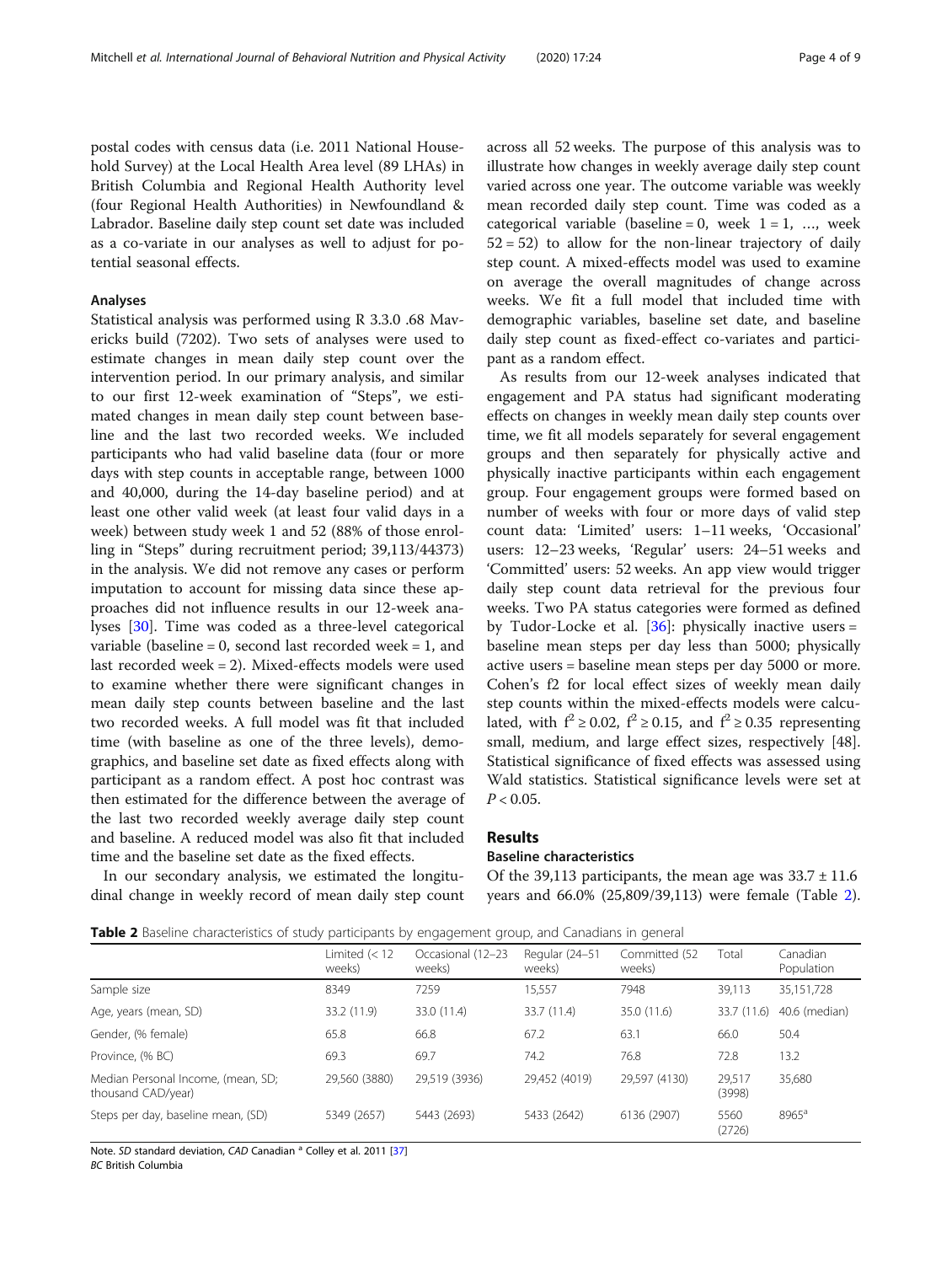Other incentive-based eHealth interventions have reported similar demographic profiles, with females in particular being more likely to adopt with digital wellness interventions in general [\[26](#page-8-0), [27](#page-8-0)]. Sixty percent of users (23,505/39,113) engaged with the app for at least six months being categorized as either 'Regular' or 'Committed'. The mean personal median income was \$29,517 CAD, lower than the 2014 BC and NL means of \$31,610 and \$30,450 CAD, respectively [\[38](#page-8-0)]. Mean daily step count at baseline was 5560 steps per day. Nearly half of users (42.46%, 16,606/39,113) were categorized as physically inactive. Average incentive amount earned over the course of the year ranged from \$5.88–\$10.83 CAD depending on participant's age, gender and province.

# Difference between the last two recorded weeks and baseline

As presented in Table 3, the intervention effect was more pronounced among physically inactive and more engaged sub-groups. For the engagement sub-group analysis, average daily step counts from baseline to last recorded weeks significantly increased in 'Regular' and 'Committed' users, but significantly decreased in 'Limited' and 'Occasional' users. Cohen's  $f^2$  statistic indicated that the effect was small (0.0563) for 'Committed' users and modest for the other engagement groups. PA status also had a significant moderating effect. We observed a significant increase in daily step counts from baseline to the last two recorded weeks in physically inactive participants across engagement groups. However, significant and small decreases were noted for all physically active

participants except those categorized as 'Committed' (Table 3).

#### Longitudinal changes in weekly mean daily step counts

For all models, we observed significant effects of time and baseline daily step count. The overall pattern of change in weekly recorded steps differed by PA status regardless of engagement group. In Fig. [2](#page-5-0), we illustrate the longitudinal change in weekly recorded mean steps by engagement group within PA status. For physically inactive users, weekly recorded mean step counts were above baseline levels in most weeks. The magnitude of increase varied across weeks, reaching a peak at week 4 (July/August, summer season), followed by a modest PA decline and plateau from week 5 to week 27 (December, winter season), with a generally positive trend thereafter. For physically active users, weekly recorded mean step counts were below baseline in most weeks. A steeper decline from week 5 to 27 was noted for these physically active users, with daily step count increases in the remaining weeks. The dip in average daily step count in the weeks leading up to the shortest day of the year (Winter Solstice on December 19, 2016; weeks 23 to 26) was generally more pronounced in physically active compared to physically inactive users.

#### **Discussion**

#### Main finding

In this large quasi-experimental study examining the impact of the Carrot Rewards app on objectivelyassessed PA over one year, we observed a significant

Table 3 Changes in mean daily step counts between baseline and the last two recorded weeks stratified by engagement group and physical activity status within engagement group, least-square means (LSM) and 95% confidence intervals

|                                                  | Differences <sup>a</sup> (Average of last two recorded weeks - Baseline) | Cohen's f <sup>2</sup> |
|--------------------------------------------------|--------------------------------------------------------------------------|------------------------|
| Engagement groups                                |                                                                          |                        |
| Limited users                                    | $-392.3$ ( $-439.9$ to $-344.7$ )                                        | 0.0173                 |
| Occasional users                                 | $-473.2$ (-527.4 to $-418.9$ )                                           | 0.0211                 |
| Regular users                                    | 448.8 (407.9 to 489.7)                                                   | 0.0156                 |
| Committed users                                  | 884.6 (824.8 to 944.4)                                                   | 0.0563                 |
| Physical activity status within engagement group |                                                                          |                        |
| Physical inactive, Limited users                 | 388.6 (333.6 to 443.6)                                                   | 0.0287                 |
| Physically inactive, Occasional users            | 435.5 (372.2 to 498.9)                                                   | 0.0306                 |
| Physically inactive, Regular users               | 1215 (1163 to 1266)                                                      | 0.1617                 |
| Physically inactive, Committed users             | 1821 (1739 to 1902)                                                      | 0.3140                 |
| Physically active, Limited users                 | $-957.9$ (-1027 to $-888.3$ )                                            | 0.0818                 |
| Physically active, Occasional users              | $-1141$ ( $-1219$ to $-1062$ )                                           | 0.1011                 |
| Physically active, Regular users                 | $-161.1$ (-220.4 to $-101.7$ )                                           | 0.0017                 |
| Physically active, Committed users               | 262.3 (181.4 to 343.3)                                                   | 0.0059                 |

Note: LSM have been averaged over the levels of gender and province and assumed an average level for all of the other continuous demographic variables included in the model. Cohen's  $f^2 > 0.02$ ,  $f^2 > 0.15$ , and  $f^2 > 0.35$  represents small, medium, and large effect sizes, respectively

<sup>a</sup>The difference between baseline and the average of last two recorded weeks were statistically significant at  $P < .0001$  for all sub-group analyses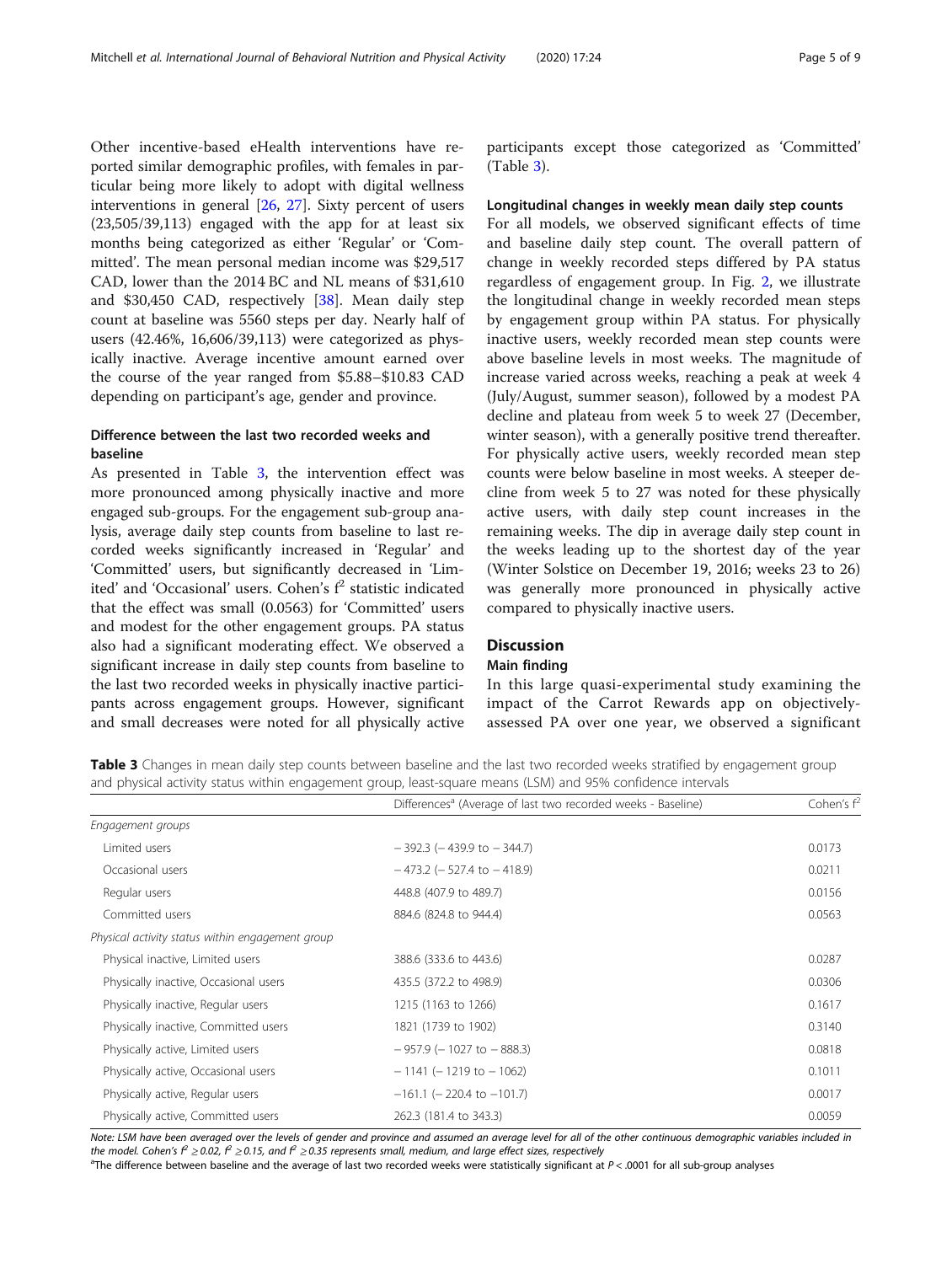<span id="page-5-0"></span>

intervention effect in the physically inactive users regardless of engagement status. The increase was largest for 'Regular' and 'Committed' users—1215 and 1821 steps per day, respectively. The clinical implications of these increases are important especially when one considers that the majority of the health benefits of PA (e.g., systolic blood pressure, glycemic control improvements) are reserved for inactive adults who become a little more active [\[9](#page-8-0), [39](#page-8-0)]. From a public health perspective, a 1% reduction in the number of Canadians classified as physically inactive would yield annual healthcare savings of \$2.1 billion

CAD  $[40]$  $[40]$ . If we generalize our findings to the larger Carrot Rewards user base (1,046,185 users as of April 2019) then we estimate that the number of Canadians classified as physically inactive was reduced by 0.3% (about 100,000 Canadians).

#### Secondary findings

A dose-response relationship was evident with more favourable effects observed for more engaged users, irrespective of PA status. This highlights the importance of maximizing engagement with evidence-based mHealth intervention designs such as the ones included in the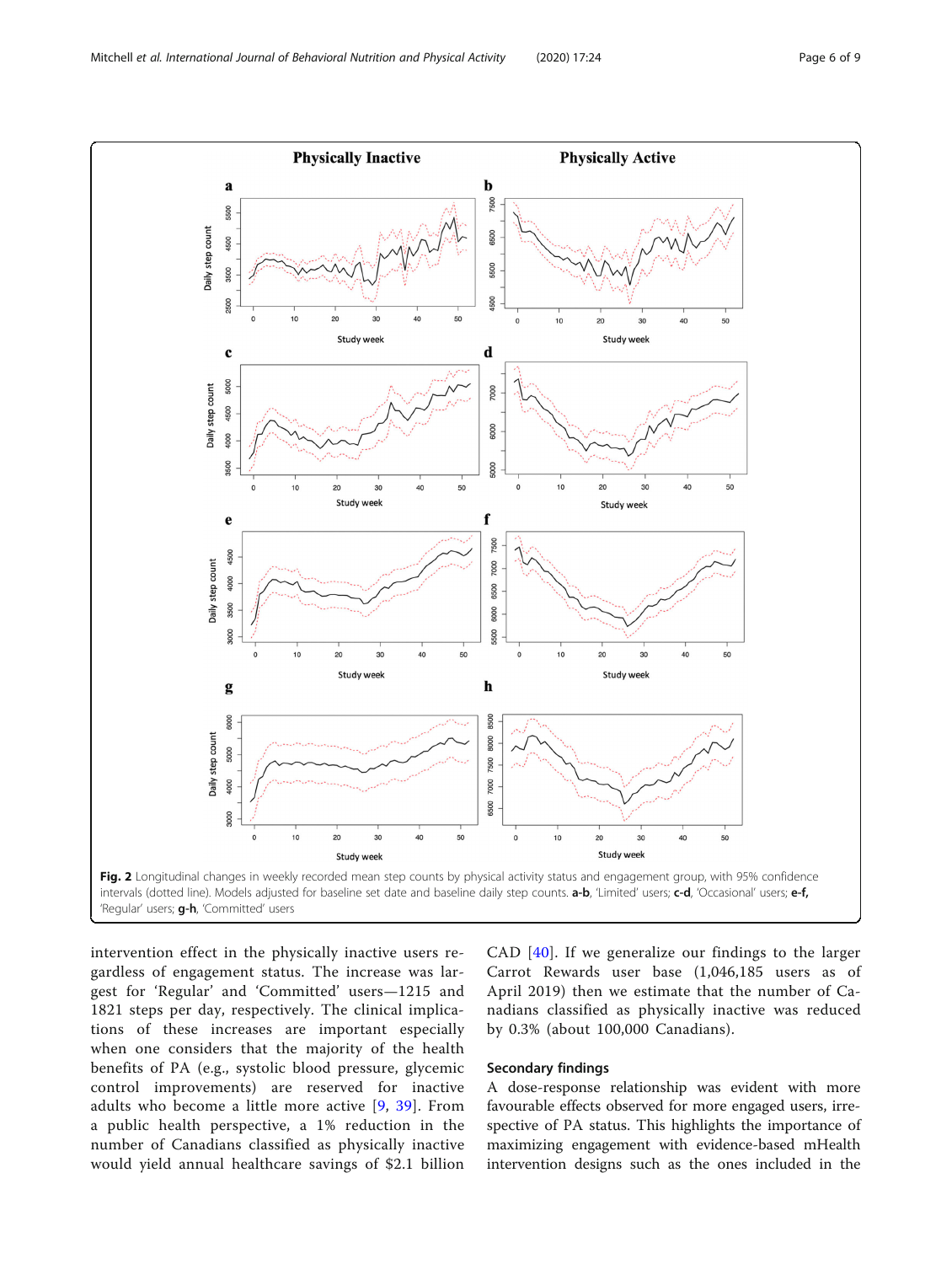recent and very useful App Behaviour Change Scale, or ABACUS, checklist (e.g., Does the app allow for the setting of goals? Does the app have prompts for activity? Does the app provide material or social incentive?) [\[12](#page-8-0)]. Carrot Rewards' high ABACUS rating (self-score = 4.5/5; see Additional file [3\)](#page-7-0) may partly explain why 60% of the study sample used the app for at least six months (that is, those classified as 'Regular' or 'Committed')—the theoretical threshold of behaviour maintenance [[41\]](#page-8-0). Maintaining fidelity to two behaviour change theories in particular also likely fostered high initial and sustained engagement (e.g., behavioural economics, by offering rewards instantaneously; self-determination theory, by providing realistic and personalized goals). Few studies in this field have reported engagement metrics, and even fewer have examined the interaction between engage-ment and health behaviours/outcomes [\[18](#page-8-0)–[20\]](#page-8-0). Those that have suggest that intervention exposure is imperative and that greater engagement usually yields larger effects [\[20](#page-8-0)].

In addition, our longitudinal analysis illustrates great variation in PA over the course of a year. This is consistent with previous research that found seasonality impacts PA patterns in Canada [[42\]](#page-8-0). Notably, seasonality impacts on PA vary across Canadian provinces with season being a stronger predictor of PA in BC then it is in NL. PA fluctuations over the year should therefore be considered in the refinement of PA apps in the future (e.g., PA goals could be reset in the winter to attenuate declines in steps rather than increasing steps). In addition, the longitudinal analysis partly confirms intervention effects among physically inactive users. Weekly mean daily step counts increased above baseline in most weeks in inactive users, but decreased below baseline in most weeks for active participants. In particular, the winter-time drop was less remarkable in 'Committed' physically inactive compared to physically active users as found in a recent Pokémon Go! app analysis where 'players' (vs. 'non-players') did not experience wintertime step count reductions [[43\]](#page-8-0). This suggests that the intervention may have protected against winter-related PA decreases. Future study with a comparison condition is needed for verification.

#### Similar studies

Our findings are comparable to those of a recent metaanalysis of RCTs testing PA incentives delivered using smartphone/wearable technology ( $n = 12$ ). In this study Mitchell et al. (2019) concluded that incentives increased mean daily step counts for short and long duration interventions by 607 steps [[44\]](#page-8-0). Sub-group meta-analyses suggested physically inactive adults are especially sensitive to incentive intervention and that PA increases do not necessarily wane for longer interventions, consistent with what was found here. There was little to suggest physically active participants, other than 'Committed' ones, increased their steps over the year. In addition, our results build-on the efficiencies noted in the metaanalysis. That is, reward sizes needed to stimulate PA have dropped considerably in recent years due in part to technological advances that make it easier to track and reward activity, and stronger application of behavioural economics concepts. By offering digital incentives instantaneously Carrot Rewards drove incentive cost down (to pennies a day) by exploiting two behavioural economics concepts in particular: (a) the human tendency to prefer payoffs close to the present time ("present bias") and (b) the tendency for people to equate larger numbers (i.e. the points used in this case) with greater value ("numerosity").

On the other hand, few rigorous evaluations of top tier PA apps have been published [[19\]](#page-8-0). Sweatcoin, a popular UK-based app (30+ million downloads globally) that converts step counts into a virtual currency, is a notable and relevant exception [[25\]](#page-8-0). In a nine-month observational study ( $n = 5892$ ), Elliot et al. (2019) determined in the six months following registration that daily step count increased by 18.7% (roughly 1200 steps) compared to baseline. While this study had several strengths (e.g., assessed long-term impact of a commercial app on objectively-measured PA) the main findings must be interpreted with caution. In particular, the Elliot et al. (2019) analysis included only very engaged users (opened app in last seven days) with complete data sets—unlike this study in which all users signing-up for the "Steps" program during the evaluation period and with one other valid week were included. It is unclear whether analyses of this highly engaged sub-sample—only 5892 users out of more than 30+ million were included—can be generalized to the broader user base. In addition, with the majority of the sub-sample in the Sweatcoin study registering in the winter it is unclear if effects are due to typical seasonal PA fluctuations. As well, smartphone wear time during the pre-registration period was not optimized unlike with the present study where users were encouraged to "wear" their smartphones as much as possible during the baseline period. In terms of effect magnitudes, the results of the present study generally align with those of Elliot et al. (2019) with roughly 500 to 1500 daily step count increases observed depending on the sub-group analysed. Notably, and consistent with our findings, physically inactive Sweatcoin users responded the most.

# Limitations

Our results should be interpreted with caution in light of some limitations. First, the internal validity (i.e. the extent to which PA increases were *caused* by Carrot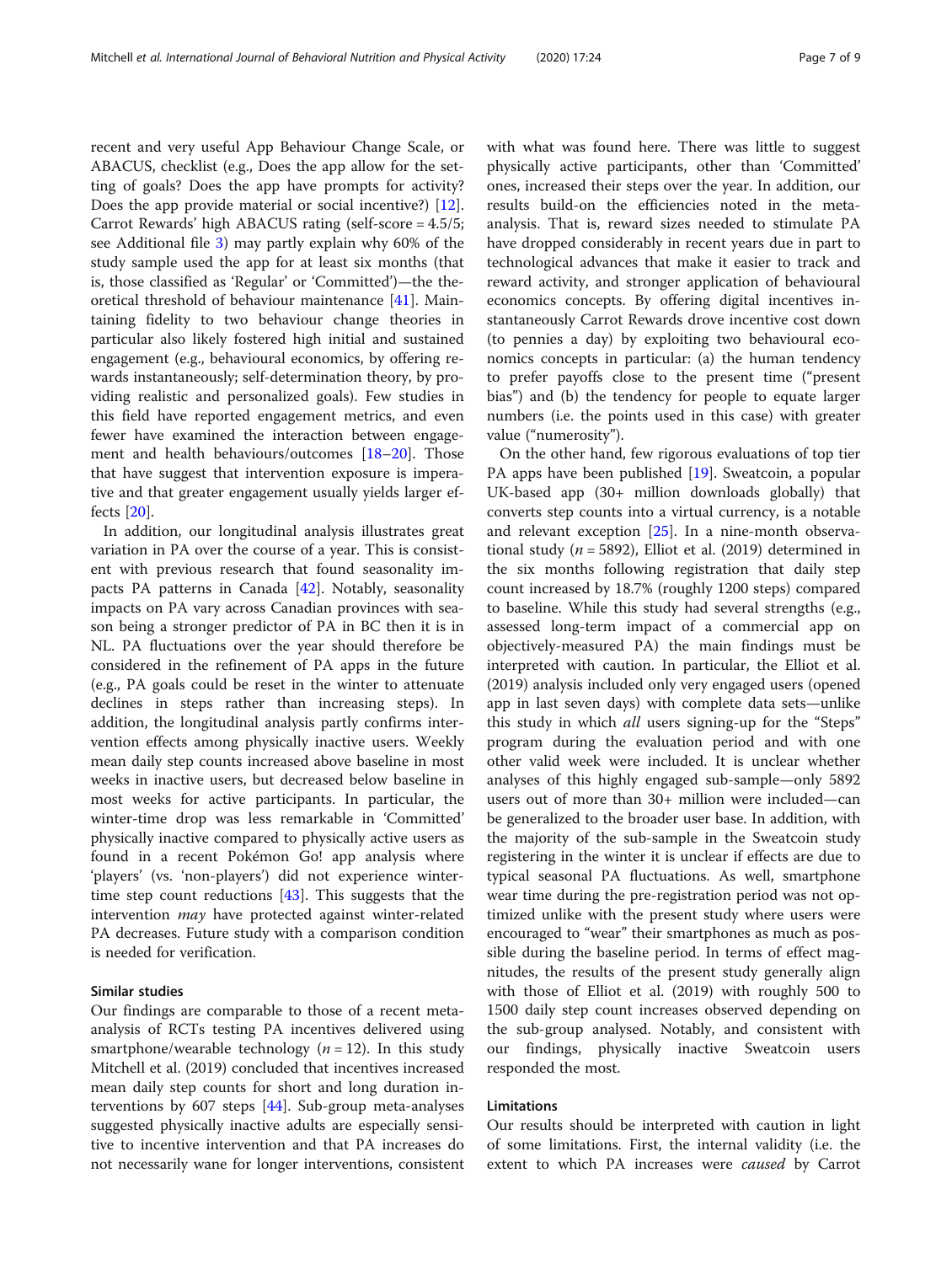<span id="page-7-0"></span>Rewards) of our findings are limited by the absence of an equivalent control group. To address this limitation, we defined a pre-intervention time period (the two-week baseline period), distinct from the intervention, to reflect the counter-factual in this quasi-experimental setting [[45\]](#page-8-0). The anticipated daily step count increase from the pre-intervention baseline period to intervention Weeks 1 and 2 was observed (Fig. [2](#page-5-0)) suggesting "Steps" boosted PA when introduced. Analysis-phase strategies were also employed to improve internal validity [\[45\]](#page-8-0). All models adjusted for key demographics variables, baseline set date and baseline step count, and accounted for measurements nesting within individuals. As well, a clear doseresponse relationship between engagement and PA provides further support for the main conclusion that Carrot Rewards, when used above a threshold level, is associated with an increase in PA. A rival hypothesis may be that participants simply started carrying their smartphones more. The challenge of disentangling "wear time" from actual daily step count increases is a limitation of this and other similar studies  $[46]$  $[46]$  $[46]$ . A second limitation is that complete data sets (data for all 52 weeks) were only available for 20% of study participants. Unlike for the 'Committed' users (for whom we know the last two recorded weeks occurred exactly one year after baseline because data for all 52 weeks were available) it is not exactly clear when the last two recorded weeks for the other engagement groups occurred given their incomplete data sets. Data could have been recorded during a calendar month/season that was different from baseline, for instance. Third, it is not known at what intensity any extra steps were accumulated. Collecting step count data on a minuteby-minute basis in the future may help establish step cadences that could be classified as at least moderate intensity. Similarly, measuring key clinical variables (e.g., A1C) in at least a sub-sample of users may help establish the expected clinical benefits of app use and facilitate the 'prescription' of such an app and inform important health economic analyses.

# Conclusion

A multi-component commercial app providing very small (i.e. \$5-\$10 CAD per person per year) but immediate digital incentives for individualized goals was associated with an increase in weekly mean daily step count on a population-scale over one year. This was particularly the case for physically inactive and more engaged users. The clear dose-response relationship between engagement and changes in daily step count reinforces the fundamental importance of engagement in digital health interventions. The high proportion of 'Regular' and 'Committed' users over one year suggests some success of the Carrot Rewards app in that regard.

#### Supplementary information

Supplementary information accompanies this paper at [https://doi.org/10.](https://doi.org/10.1186/s12966-020-00926-7) [1186/s12966-020-00926-7](https://doi.org/10.1186/s12966-020-00926-7).

#### Additional file 1: STROBE Checklist.

Additional file 2: Mobile Application Rating Scale (MARS) and self-score. Additional file 3: App Behavior Change Scale (ABACUS) and self-score.

#### Acknowledgements

Carolyn Tailor for help developing statistical approach and conducting analyses. All who have contributed significantly to the work have been acknowledged.

#### Authors' contributions

All authors contributed to the study conception and design. Material preparation, data collection and analysis were performed by MM, EL, LW and GF. The first draft of the manuscript was written by MM and EL and all authors commented on previous versions of the manuscript. All authors read and approved the submitted manuscript and have agreed to be personally accountable for their contribution.

#### Funding

Public Health Agency of Canada (PHAC) Multi-Sectoral Partnership Approach to Healthy Living and Chronic Disease Prevention, as well as the Canadian Institutes of Health Research (CIHR)-PHAC Chair in Applied Public Health. The funding body did not contribute to any aspect of the study.

#### Availability of data and materials

The datasets used and/or analysed during the current study are available from the corresponding author on reasonable request.

#### Ethics approval and consent to participate

The University of British Columbia Behavioural Research Ethics Board approved this study (H17–02814). This study involved the secondary use of de-identified data. There was no consent for this secondary data analysis. However, app users were informed of and had to accept the app's privacy policy describing how de-identified data may be used for reporting purposes and presented in aggregate.

#### Consent for publication

Not applicable.

#### Competing interests

MM received consulting fees from Carrot Insights Inc. from 2015 to 2018 as well as travel re-imbursement in January and March 2019. MM had stock options in the company as well but these are now void since Carrot Insights Inc. went out of business in June 2019. LW was employed by Carrot Insights Inc. from March 2016 to June 2019 and also had stock options which are now void. EL and GF declare that they have no competing interests.

#### Author details

<sup>1</sup> Faculty of Health Sciences, School of Kinesiology, Arts & Humanities Building, Western University, Room 3R12B, London, Ontario N6A 5B9, Canada. <sup>2</sup> Carrot Insights Inc., Toronto, ON, Canada. <sup>3</sup> University of British Columbia, Vancouver, BC, Canada.

#### Received: 28 October 2019 Accepted: 6 February 2020 Published online: 25 February 2020

#### References

1. Lear SA, Hu W, Rangarajan S, Gasevic D, Leong D, Iqbal R, et al. The effect of physical activity on mortality and cardiovascular disease in 130 000 people from 17 high-income, middle-income, and low-income countries: the PURE study. Lancet. 2017;390(10113):2643–54.